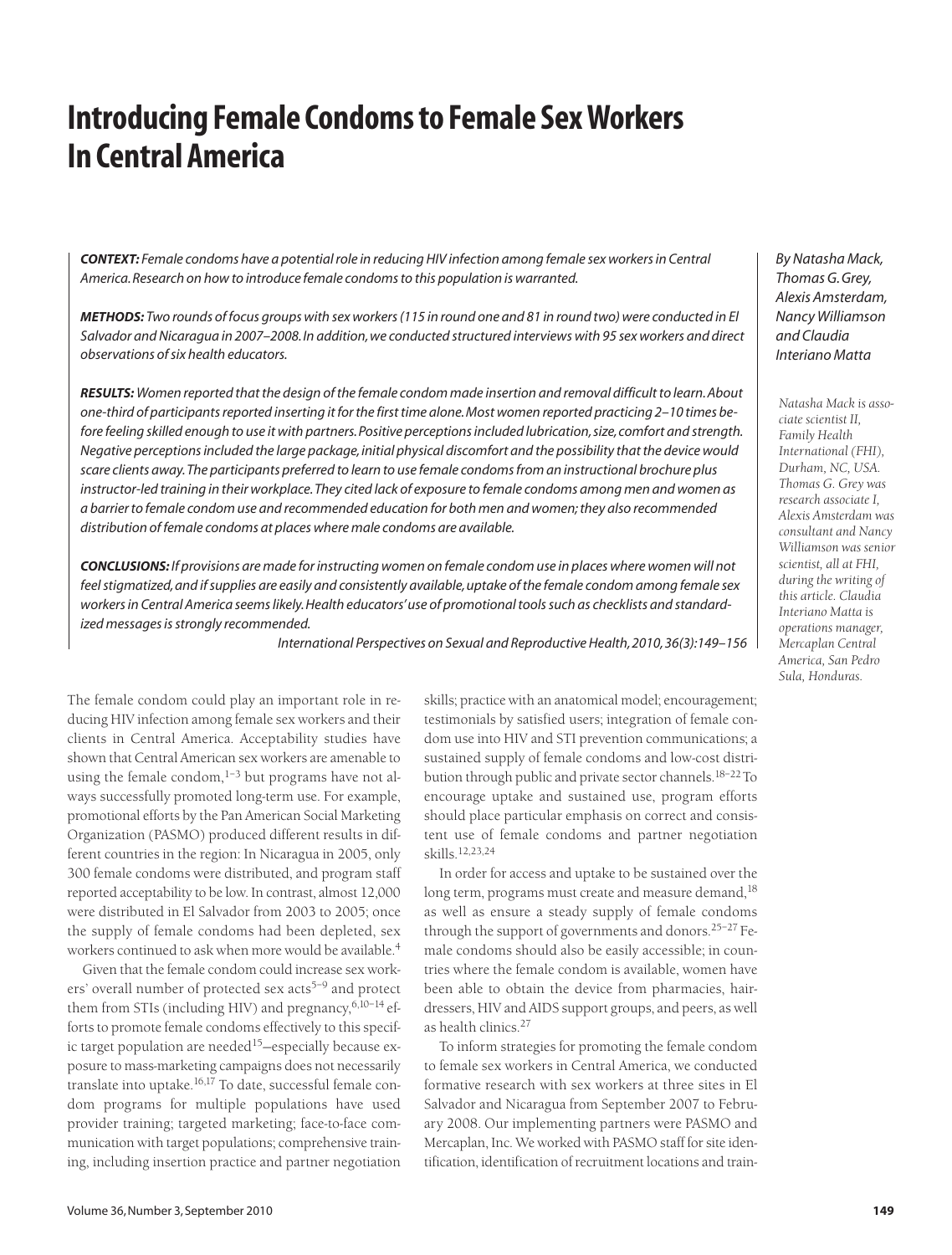ing of study staff in demonstrating female condom use. Staff from Mercaplan, Inc., collected the data.

Here we report on sex workers' views of the kinds of instruction, educational materials and communication channels they believe would encourage use of the female condom. We also report on PASMO's current female condom promotion in the study sites, identifying differences among sites and gaps in promotional messaging. We also provide recommendations for strategies and messages that program planners may use to introduce the female condom to the female sex worker population in Central America.

# **METHODS**

# **Study Population**

Study participants were 115 female sex workers older than 18 working in Managua, Nicaragua, and San Miguel and San Salvador, El Salvador, who verbally agreed to participate in two rounds of focus groups and one structured interview. Purposive recruitment of female sex workers was conducted at locations where sexual encounters between female sex workers and clients occur. Participants had to self-identify as sex workers, be willing to try the female condom and be planning to stay in the area for two months. Both sex workers in fixed-site settings and those not affiliated with a specific establishment were included. Six health educators from PASMO who regularly worked with female sex workers at the study sites also participated.

# **Study Design**

The study used qualitative and quantitative methods. Two rounds of semi-structured focus group discussions were conducted with up to 12 female sex workers each, during which the moderator provided training on the female condoms and gave a supply of female condoms to each participant. Numbered illustrations were provided on the package of the female condom. Women were also given an illustrated brochure with written instructions in Spanish. Focus group discussions were conducted in Spanish, taperecorded and transcribed verbatim. The groups were homogeneous by socioeconomic status to encourage women to speak freely. Quantitative data were collected during structured interviews with sex workers. Data collectors also used a checklist during direct observations of health educators to document their promotion of the female condom.

Twelve focus groups were conducted in the first round, with an average of 9.6 participants per group; there were 115 participants in total (40 in San Salvador, 43 in San Miguel and 32 in Managua). Ninety-five structured interviews were conducted, with 36 participants in San Salvador, 37 in San Miguel and 22 in Nicaragua. Eleven focus groups were conducted in the second round, with an average of 7.4 women per group. There were a total of 81 participants in the second round (25 in San Salvador, 31 in San Miguel and 25 in Managua).

In the first round of the focus group discussions, we asked participants to describe their current knowledge, first impressions and past experiences with the female condom.

The focus group moderator then used an anatomical model to demonstrate the proper use of the female condom. Next, we asked women to discuss the circumstances in which they would be most likely to use the female condom, the potential advantages and disadvantages of the female condom, the possibility of using the female condom in situations when they could not use the male condom and the ways in which they might negotiate using the female condom with different types of partners. At the end of the first round of focus group discussions, we gave participants 21 female condoms and asked the participants to use them with the partner or partners of their choice.

Two to four weeks after completing the first round of focus group discussions, the participants met with the focus group moderator individually for a structured interview. A questionnaire was used to collect information that women may not have felt comfortable discussing in a group setting. It was also an opportunity for study participants to ask additional questions about how to use the female condom and to obtain more female condoms. Participants were given the same number of female condoms they had used between the first focus group and the structured interview, typically 15–21.

The questionnaire collected information on age, marital status, education, amount and sources of income, current contraceptive practices, number and types of partners, and length of time involved in sex work. To understand the context of women's male and female condom usage, participants were asked about their knowledge and risk perceptions of STIs and HIV, and their perceptions of the protection male condoms and female condoms provide against STIs, HIV and pregnancy. Participants were asked about their experiences using the sample female condoms distributed during the first round of focus group discussions, including the level of ease or difficulty of insertion and removal, the circumstances in which they had chosen to use the female condom for the first time, the number of female condoms they had used, the ways in which they had introduced the female condom to different types of partners and their partners' reactions to the female condom.

Four to five weeks after the structured interview, a second round of focus group discussions was conducted to discuss participants' experiences using the female condom. Participants discussed their overall impressions of the device, their experiences using it with different types of sexual partners, aids and barriers to use, and suggestions for encouraging use among peers. At the end of their second focus group discussion, women received 21 additional female condoms with no follow-up.

To learn if there were differences in promotion across sites that might explain differences in uptake, study staff conducted structured observations of the reproductive health education sessions of six PASMO health educators to document the ways in which they currently promoted the female condom to groups of sex workers in their place of employment. In San Salvador, one health educator was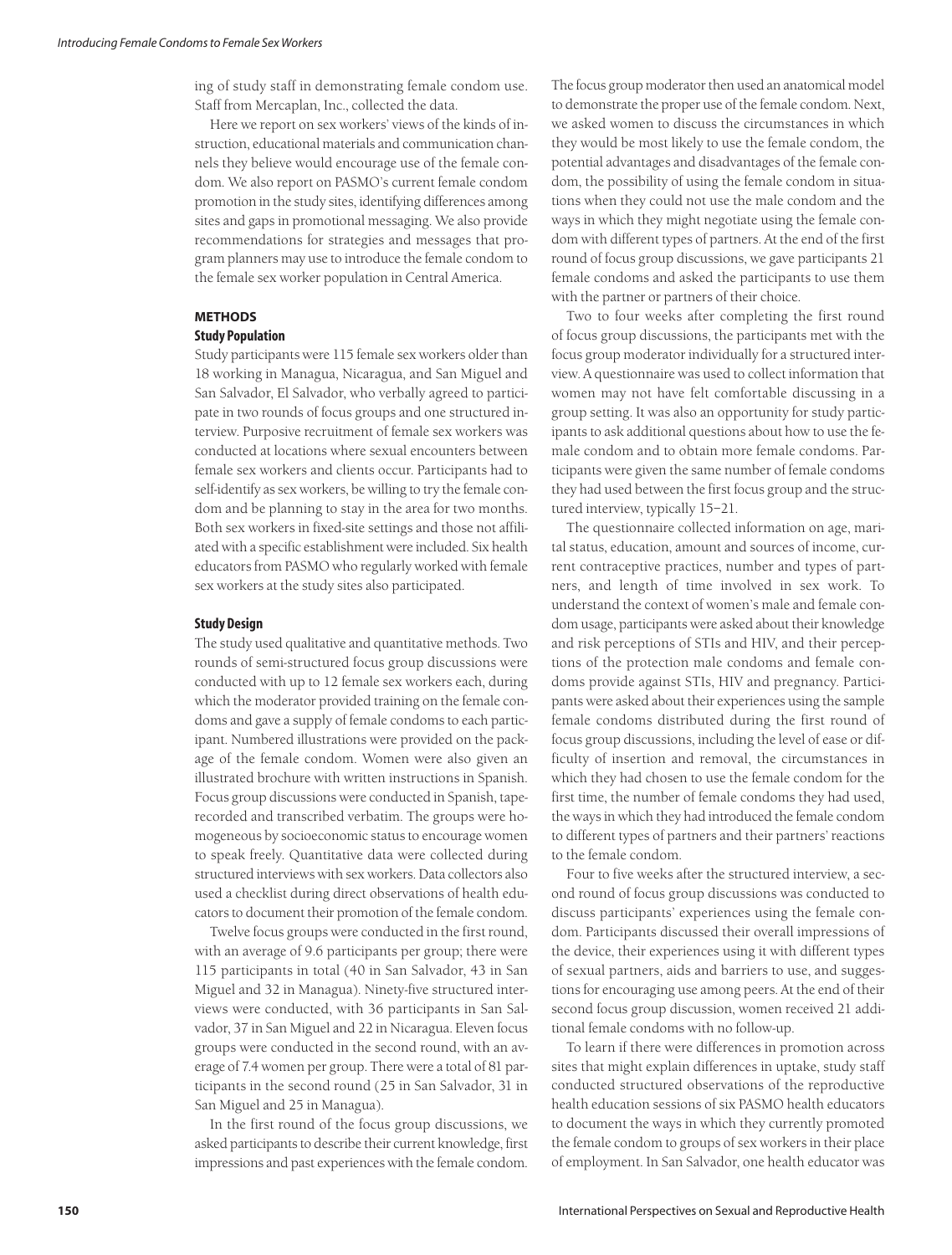observed twice and two others were observed one time each. Observation sites included one street location, one beauty salon and two brothels. In San Miguel, two health educators were observed for two sessions each. Observation sites included one street location, one nightclub and two brothels. In Managua, four observations were conducted with the same health outreach worker. The four observation sites included one bar and three brothels.

Staff used a checklist to document whether health educators had covered each of 37 topics. Topics included general information about STI, HIV and pregnancy risk; contraceptive methods; counseling and testing information for STIs and HIV; and counseling about the use of male condoms and female condoms.

Prior to study initiation, the study protocol was approved by the institutional review boards of Abt Associates and Family Health International, as well as by the Ministries of Health of El Salvador and Nicaragua.

# **Data Analysis**

Transcripts were analyzed using the qualitative data analysis software QSR NVivo 7.0. Transcripts were coded according to question, research objective and emergent themes. Structured interview questionnaires were completed by hand, entered into Epi Info Version 6.04d DOS software files and analyzed quantitatively using SAS 9.1 for Windows. Responses to open-ended questions were coded using a spreadsheet and then entered into the SAS database for analysis. Direct observations of health educators were recorded on-site by hand, entered into electronic files and analyzed by hand.

# **RESULTS**

# **Sample Characteristics**

The 95 structured interview participants had generally similar demographic characteristics across the three study sites (Table 1). The median age across sites was 26, the median number of children was three and the median number of years of education was seven. Women with the highest socioeconomic status were the youngest (median age, 22), while women with the lowest socioeconomic status were the oldest (median age, 31; not shown).

Overall, the median age at which the respondents had started sex work was 19. About one-third of the women had employment in addition to sex work (not shown), with women in Managua being the least likely to have other work. Across sites, women in the highest socioeconomic group were least likely to have additional employment. Women in San Miguel reported earning more money per month than women in other sites (Table 1) and were more likely to report having other jobs. Women in the highest socioeconomic group earned approximately twice as much as those in the lowest (not shown).

Contraceptive use among study participants was high. It was 77% among women in Managua, where prevalence was lowest, but almost universal among the participants in El Salvador. About one-quarter of women reported

#### *TABLE 1. Selected characteristics of female sex workers participating in focus group discussions on the female condom in El Salvador and Nicaragua, 2007–2008*

| Characteristic                   | All           | El Salvador                         |               |                     |
|----------------------------------|---------------|-------------------------------------|---------------|---------------------|
|                                  | $(N=95)$      | San Salvador San Miguel<br>$(N=36)$ | $(N=37)$      | Managua<br>$(N=22)$ |
| Median age                       | $26(18-51)$   | $27(18-41)$                         | $26(18-51)$   | $27(19-48)$         |
| Median no. of children           | $3(1-9)$      | $3(1-4)$                            | $3(1-9)$      | $3(1-6)$            |
| Median yrs. of education         | $7(0-14)$     | $8(0-14)$                           | $6(0-12)$     | $7(0-14)$           |
| Median age when started sex work | $19(12 - 40)$ | $20(14-30)$                         | $19(14 - 40)$ | $19(12 - 37)$       |
| Median monthly income* (in US\$) | \$360         | \$309                               | \$507         | \$200               |
| Monthly income range (in US\$)   | \$28-\$1,500  | \$100-1,100                         | \$100-1,500   | \$28-\$499          |
| Any contraceptive use (%)        | 93            | 94                                  | 100           | 77                  |

\*Includes all forms of income. *Note:* Figures in parentheses are ranges.

using the male or female condom to prevent pregnancy (not shown). Almost one-third of women in San Salvador reported that they had been sterilized. Sterilization was also common in San Miguel, but not in Managua.

Only one study participant reported that she had not heard of STIs and HIV. Most women in the two El Salvador sites reported that they were very worried about contracting HIV, but thought it was completely within their control to protect themselves from infection. Fewer women in Managua held these beliefs; about three-quarters of participants were very worried about HIV infection, but only half believed that STI protection was completely within their control.

# **Initial Insertions of the Female Condom**

All but one of the participants in the structured interviews reported inserting at least one female condom between the first focus group discussion and the structured interview 2–4 weeks later. By the time of the second round of focus group discussions, participants had used an average of 12 of the 21 female condoms they had received during the first round; overall, approximately 1,140 female condoms were used during that interval.

Women reported that the female condom's design made it difficult to insert and remove. Compared with women from the other sites, a higher proportion of women from Managua reported they found female condom insertion difficult.

Before trying the female condom, several women said they thought it would be hard (or impossible) to insert, and after trying the female condom, they still felt that way. As two participants explained:

"I spent about an hour. I didn't leave the bathroom." —*Managua, round 2*

"It bothers you the first time. It's complicated because one doesn't know and they don't explain how to put it in what stays inside and what stays outside. The first time, it is really hard to insert the part that stays inside."—*San Salvador, round 1*

Women had negative initial reactions to the internal ring, which they said caused physical discomfort during insertion, while the female condom was inside and during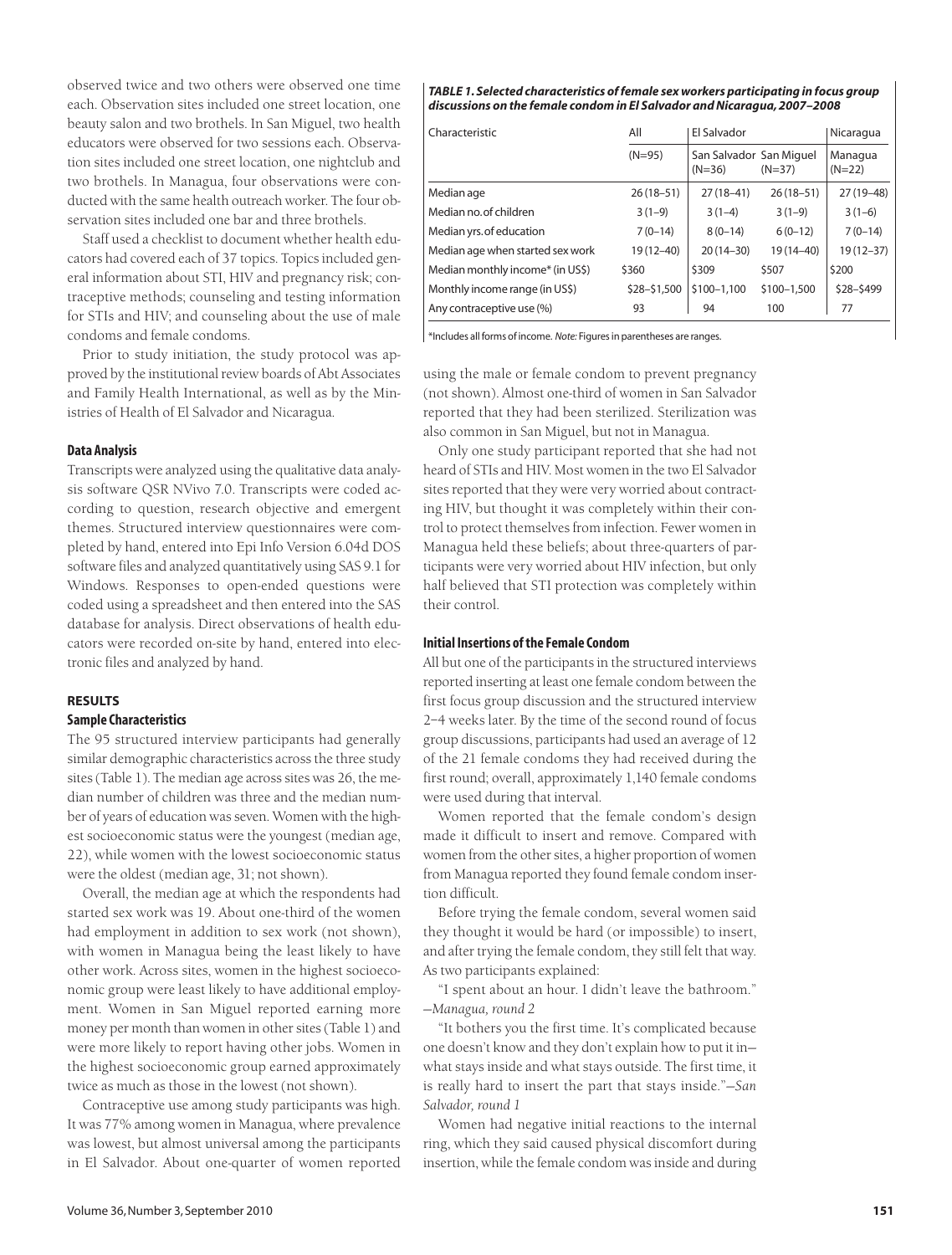removal. For example, one woman said:

"The internal ring is what bothered me. At first and up to the fifth time. I said to myself, 'When will this stop hurting me?' I felt a lot of discomfort."*—Managua, round 2*

Almost one-third of participants who responded to the question (28 of 94) said they tried the female condom alone for practice the first time they inserted it. In the focus group discussions, most respondents said that women should practice on their own to get accustomed to insertion and removal. They reported needing to practice 2–10 times before they felt skilled enough to use it with a partner. Women recommended that more training be given on how to use the female condom, since it was hard to learn to use it on one's own. Despite their initial difficulties, nearly all participants said that once they had gotten used to it, the female condom was easy to insert and comfortable to use.

Participants reported that it took time to decide whether they liked the female condom. When asked how long it took to decide, the majority reported 3–10 uses. After trying the female condom during the interval between the first round of focus group discussions and the structured interview, slightly more than half (52 out of 94) of all responding participants said they preferred the female condom to the male condom. About one in nine said that it depended on the type of partner (not shown).

#### **Impressions of the Female Condom**

One positive attribute of the female condom that women cited was comfort for both women and men because the female condom was well lubricated. They said that this made it less likely to break, precluded the need to purchase extra lubricant and made the female condom less irritating than the male condom. Women complained that because of the dryness of the male condom, they got urinary tract infections and irritation like burning and scraping. For example, one participant commented:

"It doesn't irritate you. When you have a dry vagina, the [male] condom breaks or it scratches you and you have to use lubricant. With this one, you don't have to."*—Managua, round 2*

Some women reported that they and their partners felt as though they were not using a condom at all when they used the female condom:

"If there are clients who don't want to use the male condom, now we can protect ourselves with the female condom. And it feels good because there are clients who say that they don't feel anything."*—San Miguel, round 2*

Women described the large size as able to accommodate all penis sizes, reducing the risk of condom breakage and slippage and permitting use when the man's penis was not erect. Women appreciated being able to insert the female condom ahead of time because this would enable them to ensure that they would be protected with men who would not use male condoms. One participant stated:

\*Bleeding, burning and allergic reactions were reported by two women each.

"Also, we can put it in ahead of time. For example, if a client arrives and we already know that he doesn't like to use a condom, we can go to the bathroom a half-hour ahead of time and put it on."*—San Miguel, round 1*

Women also described the design of the female condom as offering greater protection than the male condom because it covers "the outer part of the vagina" and labia so that they do not have direct genital contact with their partner. They said they thought the female condom provided better protection against STIs and pregnancy than the male condom.

Women also had positive perceptions of the material of the female condom. They said it appears strong and thick, making it less likely to break than the male condom and giving them a greater feeling of security. Some women noted that they preferred the smell of the female condom to that of the male condom.

Many women in the focus group discussions reported negative reactions to the appearance and large size of the female condom, and noted the difficulty of concealing the large package:

"I got scared and I said, 'This strange thing is so big. How will I use it?'"*—San Miguel, round 1*

"For me, it seems like everything is okay. The only thing is that the package is large and my mom doesn't know the kind of work that I do. So how will I hide them?"*—San Miguel, round 1*

A few women also noted physical symptoms as barriers to use, including discomfort (especially at first), bleeding, burning and allergic reactions.\* Loss of an opportunity to earn more money from clients requesting sex without a condom was also suggested as a barrier to female condom use.

### **Access**

Access was cited as an obstacle to future female condom use, including limited availability of the device and the potential unsubsidized retail price of US\$2–3 per female condom. Women recommended that it be sold and distributed widely in the same places where male condoms are sold, and at the same price as the male condom or at no charge.

In the structured interviews, women said they would prefer that female condoms be distributed in pharmacies, clinics and hospitals, and places of employment. Women from Managua had a strong preference for pharmacy distribution, whereas women from San Miguel and San Salvador tended to prefer clinic and hospital distribution. Only women from San Salvador mentioned bars, clubs and hotels as important distribution points for female condoms. Other outlets mentioned were supermarkets, motels, gas stations, massage centers, places where they sell male condoms and "everywhere possible."

# **Education**

Women were asked in both the focus group discussions and the structured interviews how their peers could best learn to use the female condom, including the best modes of instruction, what training should be provided and by whom,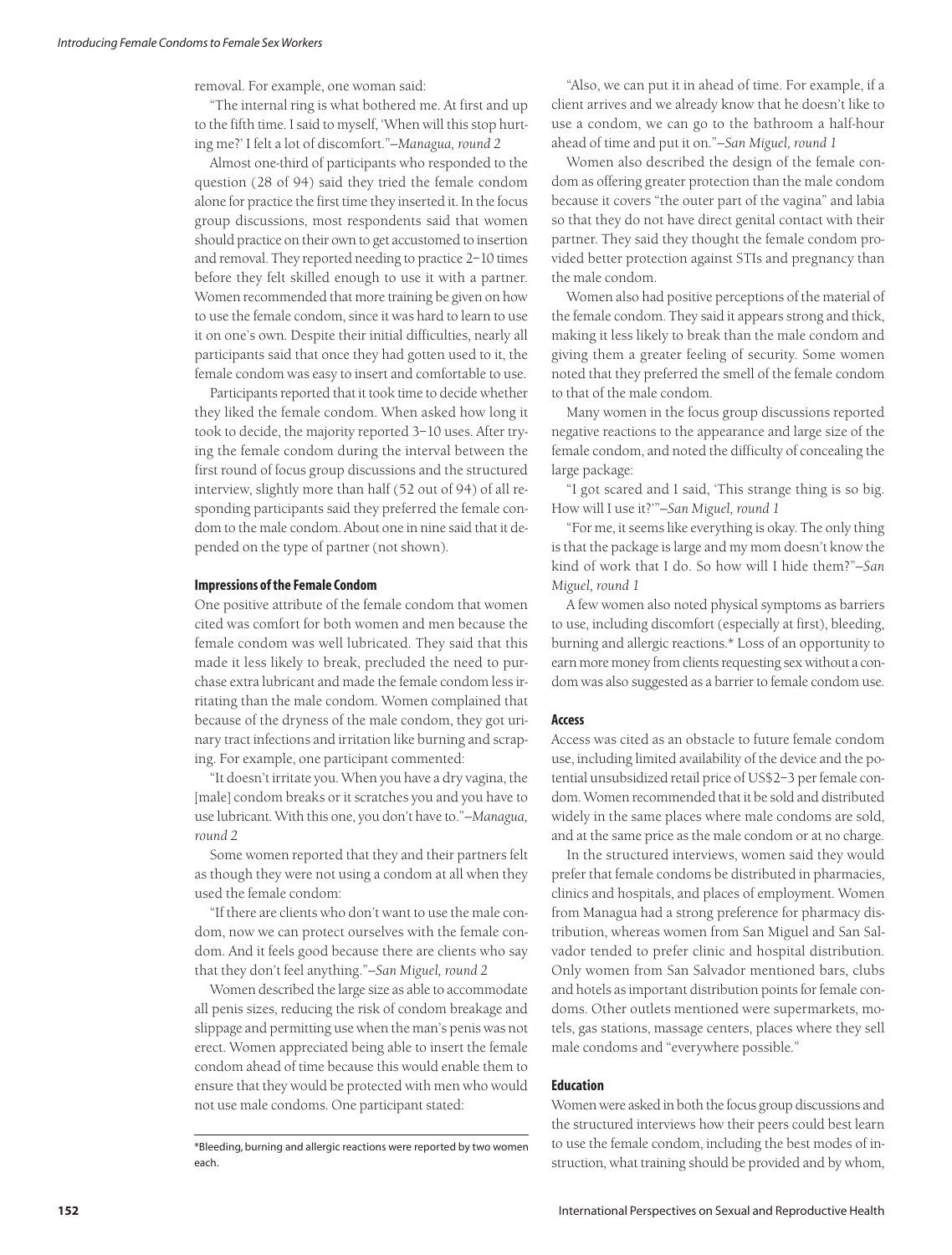#### *TABLE 2. Number of observations in which topics were covered by health educators in group educational sessions, according to site*

| Topic |                                                                                     | San Salvador, San Miguel, Managua,<br>El Salvador | El Salvador Nicaragua |                |
|-------|-------------------------------------------------------------------------------------|---------------------------------------------------|-----------------------|----------------|
|       | PREGNANCY AND STI INFORMATION                                                       |                                                   |                       |                |
| 1     | Discussed the woman's risk of STIs and HIV                                          | 4                                                 | 4                     | 3              |
| 2     | Discussed the woman's risk of becoming pregnant                                     | 3                                                 | 4                     | $\overline{2}$ |
| 3     | Discussed the basic facts of HIV and AIDS (e.g., HIV is the virus that causes AIDS. |                                                   |                       |                |
|       | There is no cure for AIDS.)                                                         | 4                                                 | 4                     | 3              |
| 4     | Discussed using contraceptives (not including condoms) to prevent pregnancy         | 4                                                 | 4                     | 1              |
| 5     | Referred woman to places where she could get a contraceptive method                 |                                                   |                       |                |
|       | (not including condoms)                                                             | 4                                                 | 3                     | 3              |
| 6     | Discussed dual method use (using a condom along with another method                 |                                                   |                       |                |
|       | to prevent STIs, HIV and pregnancy)                                                 | 3                                                 | 4                     | 3              |
| 7     | Discussed being tested and treated for STIs                                         | 4                                                 | 4                     | 4              |
| 8     | Made referral to STI testing site                                                   | 4                                                 | 4                     | 3              |
| 9     | Discussed getting tested for HIV                                                    | 4                                                 | 4                     | $\mathbf{1}$   |
| 10    | Made referral to voluntary counseling and testing site (for HIV)                    | 4                                                 | 4                     | 1              |
|       |                                                                                     |                                                   |                       |                |
|       | <b>MALE CONDOM INFORMATION</b>                                                      |                                                   |                       |                |
| 11    | Asked if woman is always able to use male condoms with new clients                  | $3*$                                              | 4                     | 1              |
| 12    | Asked if woman is always able to use male condoms consistently                      |                                                   |                       |                |
|       | with regular clients                                                                | $3*$                                              | 4                     | 1              |
| 13    | Asked if woman is always able to use male condoms with nonpaying                    |                                                   |                       |                |
|       | partners such as boyfriends and husbands                                            | $3*$                                              | 4                     | 1              |
| 14    | Offered the woman male condoms                                                      | 4                                                 | 4                     | 3              |
|       | <b>FEMALE CONDOM INFORMATION</b>                                                    |                                                   |                       |                |
| 15    | Stated female condom is an alternative when male condoms are not used               | $3*$                                              | 4                     | $\overline{2}$ |
| 16    | Discussed ways to negotiate female condom with partner                              | $3*$                                              | 4                     | 3              |
| 17    | Discussed benefits of female condom use                                             | $3*$                                              | 4                     | 3              |
| 18    | Mentioned that female condom can be used without partner knowledge                  | $3*$                                              | 4                     | $\overline{2}$ |
| 19    | Mentioned that female condom can be used when partner is under the                  |                                                   |                       |                |
|       | influence of drugs or alcohol                                                       | $3*$                                              | 4                     | 1              |
| 20    | Mentioned that female condoms are made of polyurethane, not latex                   | 4                                                 | $3*$                  | $\mathbf{1}$   |
| 21    | Mentioned that female condoms are thin but really strong                            | 4                                                 | 4                     | $\overline{2}$ |
| 22    | Mentioned that female condoms come in one size only and fit all women               | 4                                                 | 4                     | $\overline{2}$ |
| 23    | Encouraged woman to practice inserting the female condom before using               |                                                   |                       |                |
|       | it with a partner                                                                   | 4                                                 | 4                     | $\mathbf{1}$   |
| 24    | Explained that after practice many women find the female condom easy to insert      | 4                                                 | 4                     | $\overline{2}$ |
| 25    | Mentioned that inner ring of the female condom goes above pubic bone                | 4                                                 | 4                     | $\overline{2}$ |
| 26    | Mentioned that woman can feel inner ring if the female condom is not                |                                                   |                       |                |
|       | inserted correctly                                                                  | 4                                                 | 4                     | $\mathbf{1}$   |
| 27    | Mentioned that if pain or discomfort is felt, the female condom is not              |                                                   |                       |                |
|       | inserted correctly                                                                  | 4                                                 | 4                     | $1*$           |
| 28    | Mentioned that the outer ring of the female condom remains outside the vagina       | 4                                                 | 4                     | $\overline{2}$ |
| 29    | Mentioned that the penis goes into the female condom                                | 4                                                 | 4                     | $\overline{2}$ |
| 30    | Mentioned that the woman must use a new female condom for each sex act              | 4                                                 | 4                     | 3              |
| 31    | Mentioned that lubricants can be used with female condoms                           | 4                                                 | 4                     | 4              |
| 32    | Mentioned that female condoms can make sex enjoyable because they heat up           |                                                   |                       |                |
|       | during use                                                                          | 2                                                 | $\Omega$              | $\mathbf{1}$   |
| 33    | Mentioned that female condoms can be inserted up to eight hours before having sex   | 1                                                 | $\Omega$              | $\mathbf{1}$   |
| 34    | Mentioned that female condoms can prevent pregnancy if always used                  | 3                                                 | 4                     | $\overline{2}$ |
| 35    | Mentioned that female condoms can reduce the risk of STIs and HIV if always used    | 4                                                 | 4                     | 3              |
| 36    | Asked if the woman had questions about female condoms                               | 4                                                 | 4                     | $\mathbf{1}$   |
| 37    | Offered the woman female condoms                                                    | 4                                                 | 4                     | $\mathbf{1}$   |
|       |                                                                                     |                                                   |                       |                |

\*Missing one observation.

where training should take place and what instructional materials would help women learn to use the female condom.

Women had varied responses about the best way to learn to use the female condom. When asked in the structured interviews if the illustrated brochure with written instructions was sufficient for a woman to learn to use the female condom, 34 of 36 women in San Salvador, 31 of 37 women in San Miguel and 17 of 22 in Managua said it was. In the focus group discussions, some women said it might be difficult for women with low literacy to learn from the brochure alone and that clear, numbered illustrations similar to those shown on the package would be essential for women who cannot read. However, other women, including women who described themselves as having low literacy, said they could, in fact, learn by using the brochure.

Many women stated in the focus group discussions that although it was possible to learn from a brochure, they would prefer or benefit additionally from instructor-led training. Female instructors were preferred. The majority of women in the focus groups recommended a demonstration using an anatomical model or an informal education session (*charla*), similar to those held by PASMO's health educators, as the ideal training. The recommended number of training sessions ranged from one to five. Possible instructors included health educators, gynecologists and pharmacists. The preference for instructor-led train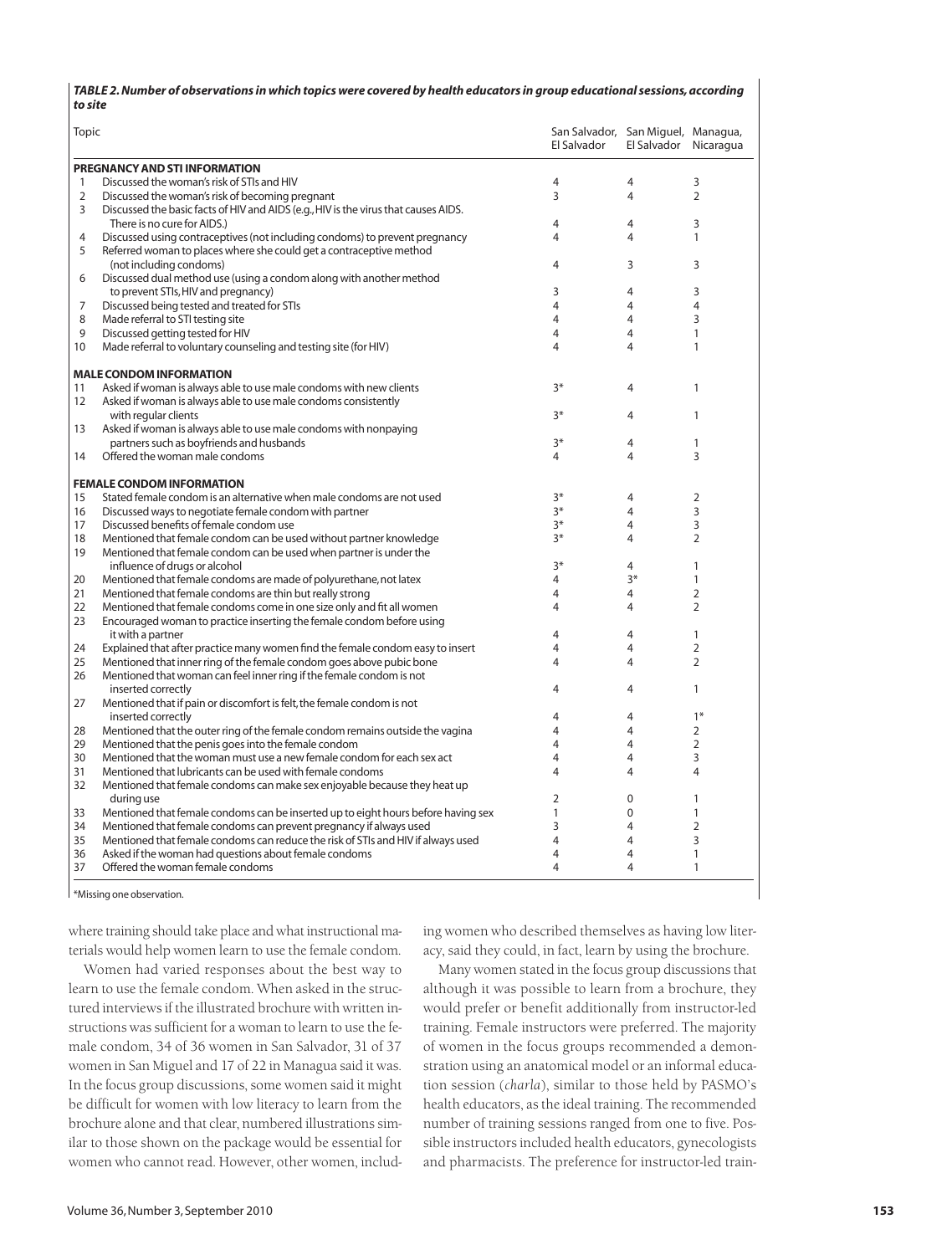ing was confirmed in the structured interviews: Most women in San Salvador and more than half in San Miguel and Managua responded that they would be able to learn how to use the female condom from an instructional brochure plus instructor-led training.

In the focus group discussions, we also asked women whether they could learn to insert the female condom from the illustrations on the package. Some women said it was possible to learn independently by following the illustrations. However, most women reported that the package illustrations did not give enough information for a woman to learn to use the female condom on her own.

When asked in the structured interviews if they thought instructional videos would be adequate to teach women how to use the female condom, 33 of 36 women in San Salvador responded that instructional videos only or instructional videos with additional training would suffice. Nineteen of 37 women in San Miguel and 16 of 22 women in Managua answered that instructional videos only would suffice, while 13 of 37 women and 14 of 22 in those cities, respectively, recommended instructional videos with additional training (more than one response was permitted).

Women in all groups and sites also expressed a preference for training to take place at their places of employment in order to avoid missing work and for convenience. This was confirmed in the structured interviews. Despite this preference, women in the focus group discussions listed a wide variety of locations for training, including supermarkets, health centers, hospitals, night schools, places where women do sex work, factories, beauty salons, discos, hotels, motels, massage parlors, pharmacies and nongovernmental organizations (NGOs). Across sites, women in the highest socioeconomic status group reported a lower preference than women in the other groups for individual and group training sessions at clinics and NGOs. In addition, some women in all groups expressed fear of discrimination or stigma if they were to go to a training session at an NGO, or if the NGO session included women not involved in sex work. Examples of what women said include:

"I wouldn't go. I don't know.…It makes me ashamed." *—Managua, round 2*

"If it was a group of sex workers, yes. If they are going to mix the groups, then no. Because there is discrimination." *—San Miguel, round 2*

When asked how the female condom should be promoted to their peers, some women suggested that instruction or charlas that discuss sexual health could incorporate female condom instruction and promotion. Several women mentioned peer educators and television as a good way to provide instruction and promote the female condom. One group in Managua recommended a marketing campaign with television advertisements and billboards, similar to the campaign for the male condom brand Vive. Most women said that the female condom should be promoted extensively so that it is as familiar as the male condom.

When asked about barriers to use of the female con-

dom, women at all sites mentioned a general lack of exposure to information about the device. Women said people had not heard of the female condom; or they had heard of it but not seen it; or possibly, they had seen it but not used it. Women said they thought that few people (themselves and the general public included) had used a female condom. Clients' lack of exposure, knowledge and awareness of the female condom was reported in the focus group discussions. Women said that because men are unfamiliar with the female condom, they may fear that it is unsafe, or may refuse to use it out of ignorance or insecurity. To overcome this lack of exposure, women strongly recommended that information be provided to both women and men in the general population.

# **Current Female Condom Promotion**

Structured observations of health educators from PASMO were conducted at all sites (Table 2, page 153). Nearly all health education sessions in San Salvador mentioned most of the 37 educational items. Similarly, most observed health education sessions in San Miguel mentioned most of the 37 educational topics. In Managua, however, 15 of the 37 topics were mentioned in only one of the four sessions.

# **DISCUSSION**

This study was conducted to help program managers develop strategies for promoting the female condom among sex workers in Central America. To inform program strategies, we sought to learn the preferences of Central American sex workers in learning how to use the female condom and their views on factors that could affect uptake. We also sought to document PASMO's current female condom promotion in El Salvador and Nicaragua to identify site differences and gaps in promotion.

The relative difficulty in insertion of the female condom experienced by women from Managua may be explained by Managuan women's fewer years of education and could indicate that sex workers in Managua may require more intensive education about reproductive health and female condom use than they are currently receiving. This is confirmed by the results of the direct observations, which indicate that health educators in Managua need additional training to help them cover all essential information women need to use the female condom. A list of key points such as the checklist used in the observations may be useful.

Our study identified three prerequisites for Central American sex workers' uptake of female condoms that could be useful for program planners. One prerequisite was that women need to have exposure to and knowledge about the female condom. The second prerequisite was that women need assistance acquiring the mechanical skills to use the female condom. This is consistent with the findings of a randomized controlled trial in which skills training was shown to increase female condom use and protected sex acts.28

Based on study participants' responses, we have several recommendations for how programs can address the first two key prerequisites—acquiring knowledge and mechani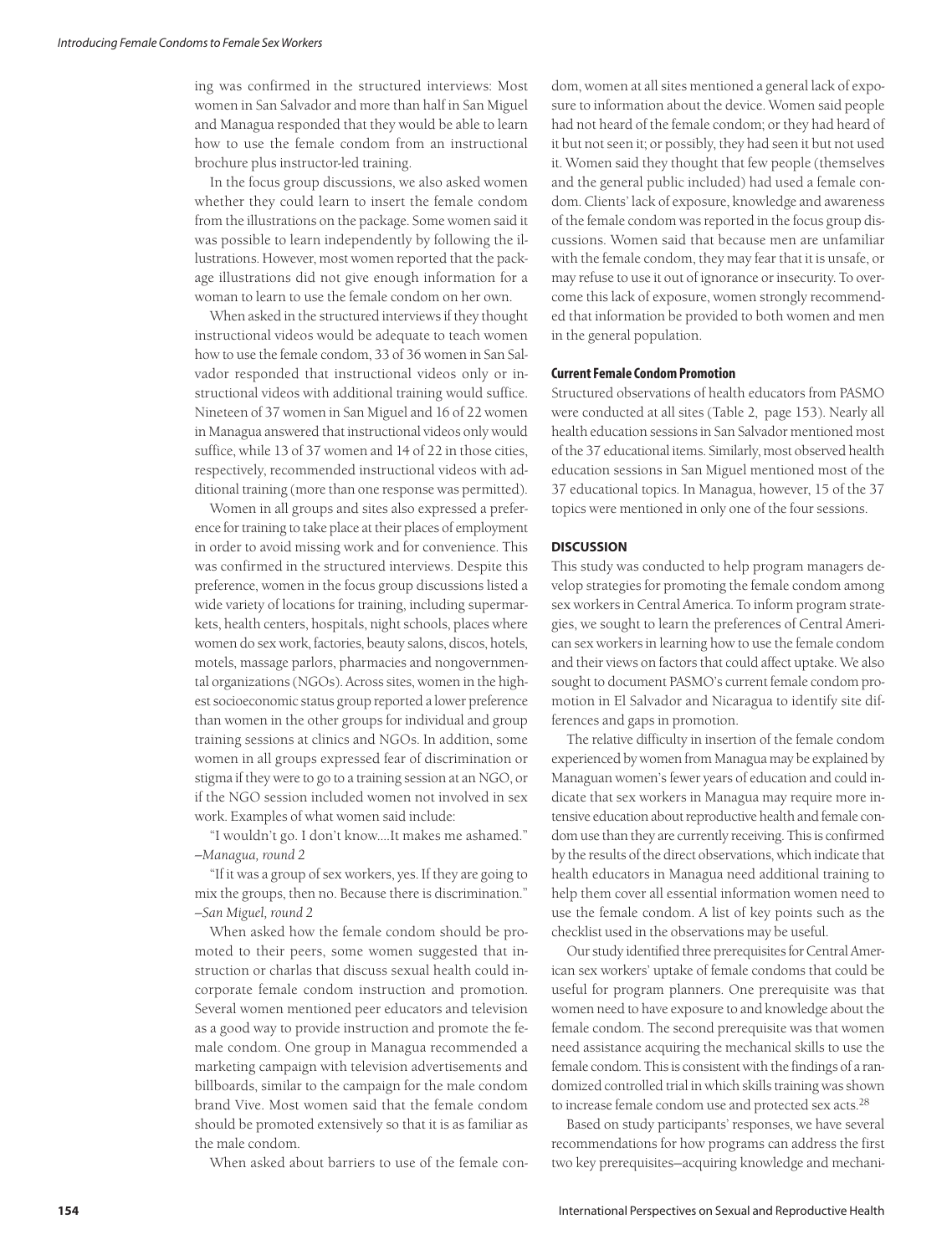cal skills. Women's preferences for education included 1–5 trainings led by health educators, gynecologists or pharmacists, supported by illustrated print material and demonstrations with an anatomical model. Training sessions should not include women who are not sex workers and should take place at women's place of employment or at health clinics and pharmacies. Trainers should emphasize that practice in female condom use is needed. It is recommended that women practice female condom insertion and removal at least twice before using it during intercourse with a partner, and that they should use the female condom 3–10 times during intercourse before deciding if they like it.

Promotional efforts should target women and men in the general public to increase exposure to the female condom among sex workers' partners, who would fall outside of targeted marketing to sex workers. It is possible that increasing men's familiarity with female condoms may help sex workers negotiate female condom use with partners.

The third prerequisite for female condom uptake is safe and convenient access to a supply of female condoms. Study participants recommended that a steady supply of female condoms be distributed in locations where stigma is less likely to be an issue, particularly pharmacies, clinics, hospitals and places of employment, as well as bars and hotels. Study participants also recommended that program staff provide essential information about the female condom to providers and others at distribution outlets. These results correspond with other assessments and recommendations for female condom programming in developing countries.20,22,27,29 It should also be noted that in order for a steady supply of female condoms to be available for distribution, programs need to engage in longrange planning and dialogue with donors to address the inconsistent supply of female condoms, an issue that has plagued female condom uptake from its inception.25,27

An additional recommendation from the study is that key messages for female condom promotion to sex workers in Central America could be standardized to increase uptake. The main message for first-time female condom users is that learning how to use the female condom can be challenging and takes time, as has been found in other studies.21,29 Communication of this message is essential because women may give up before they feel comfortable using the female condom.

This study had several limitations. Because of the small sample size in each site, it was not possible to draw statistically significant conclusions from the structured interview data. A second limitation is that it was difficult to retain study participants throughout the three data collection events. Finally, funding constraints precluded more extensive analysis of focus group discussion data.

# **Conclusion**

On the basis of the focus group discussion and structured interview data, we would anticipate favorable uptake of the female condom among female sex workers in Central America, if provisions are made for instructing women on

female condom use in places where women will not feel stigmatized, and if supplies are easily and consistently available. Health educators' use of promotional tools such as checklists and standardized messages is also strongly recommended. As the study participants suggested, even greater success for the female condom might be expected in Central America if promotion also occurred in the general population.

#### **REFERENCES**

**1.** Pintin C and Hernandez Lazo EG, *Aceptación y Uso del Condón Femenino*, San Salvador, El Salvador: Flor de Piedra, 2004.

**2.** Caal M, Valverde O and Pedrique B, *Aceptabilidad del condón femenino entre trabajadoras comerciales del sexo de la ciudad de Guatemala,* 2002, <http://74.125.155.132/scholar?q=cache: A2pSpYbaOX4J:scholar.google.com/&hl=en&as\_sdt=40000000000>, accessed Feb. 10, 2010.

**3.** Madrigal J, Schifter J and Feldblum PJ, Female condom acceptability among sex workers in Costa Rica, *AIDS Education and Prevention,* 1998, 10(2):105–113.

**4.** Melendez G, Pan American Social Marketing Organization, Guatemala City, Guatemala, personal communication, June 4, 2006.

**5.** Deniaud F, Dynamics of female condom acceptability among prostitutes and young women in Abidjan, Ivory Coast, *Contraception, Fertilité, Sexualité,* 1997, 25(12):921–932.

**6.** Fontanet AL et al., Protection against sexually transmitted diseases by granting sex workers in Thailand the choice of using the male or female condom: results from a randomized controlled trial, *AIDS,* 1998, 12(14):1851–1859.

**7.** Welsh MJ et al., Condom use during a community intervention trial in Kenya, *International Journal of STD and AIDS,* 2001, 12(7):469–474.

**8.** Musaba E et al., Long-term use of the female condom among couples at high risk of human immunodeficiency virus infection in Zambia, *Sexually Transmitted Diseases*, 1998, 25(5):260–264.

**9.** Thomsen SC et al., A prospective study assessing the effects of introducing the female condom in a sex worker population in Mombasa, Kenya, *Sexually Transmitted Infections,* 2006, 82(5):397–402.

**10.** French PP et al., Use-effectiveness of the female versus male condom in preventing sexually transmitted disease in women, *Sexually Transmitted Diseases*, 2003, 30(5):433–439.

**11.** Drew WL et al., Evaluation of the virus permeability of a new condom for women, *Sexually Transmitted Diseases,* 1990, 17(2):110–112.

**12.** Hoke TH et al., Temporal trends in sexually transmitted infection prevalence and condom use following introduction of the female condom to Madagascar sex workers, *International Journal of STD and AIDS,* 2007, 18(7):461–466.

**13.** Soper DE et al., Prevention of vaginal trichomoniasis by compliant use of the female condom, *Sexually Transmitted Diseases,* 1993, 20(3): 137–139.

**14.** Farr G et al., Contraceptive efficacy and acceptability of the female condom, *American Journal of Public Health,* 1994, 84(12):1960–1964.

**15.** Vijayakumar G et al., A review of female-condom effectiveness: patterns of use and impact on protected sex acts and STI incidence, *International Journal of STD and AIDS,* 2006, 17(10):652–659.

**16.** Agha S, Intention to use the female condom following a mass-marketing campaign in Lusaka, Zambia, *American Journal of Public Health,* 2001, 91(2):307–310.

**17.** Hoffman S et al., The future of the female condom, *International Family Planning Perspectives,* 2004, 30(3):139–145.

**18.** Warren M and Philpott A, Expanding safer sex options: introducing the female condom into national programmes, *Reproductive Health Matters,* 2003, 11(21):130–139.

**19.** World Health Organization (WHO), *The Female Condom: A Guide for Planning and Programming,* Geneva: WHO, 2000.